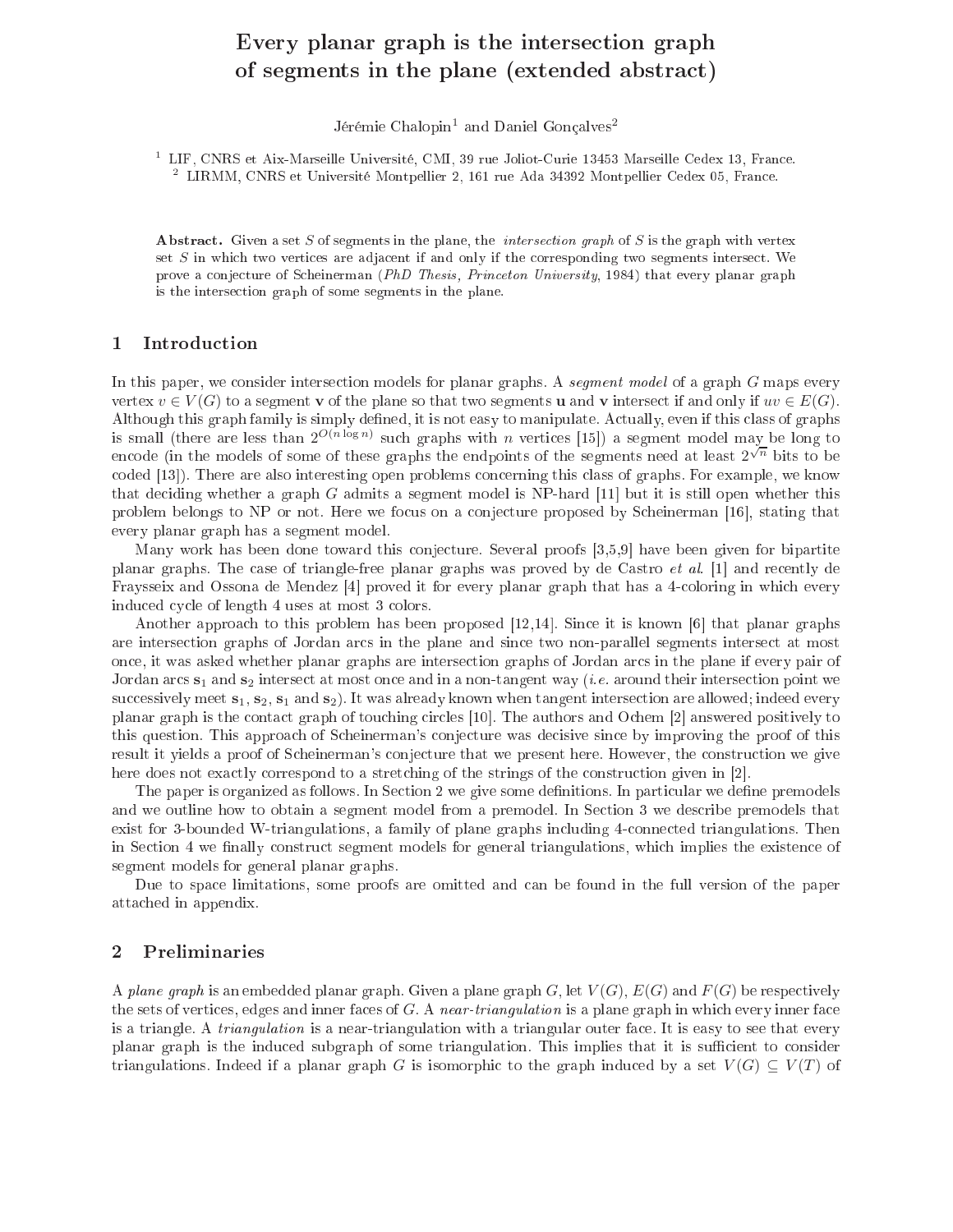vertices in a triangulation T, then by removing the segments corresponding to  $V(T) \setminus V(G)$  from a segment model of  $T$ , we clearly obtain a segment model of  $G$ .

In all the paper, the bold notations correspond to geometrical objects like points, segments or lines. For example we will usually denote by  $\bf{v}$  the segment corresponding to a vertex v and by  $(\bf{v})$  the line prolonging this segment. Furthermore since we consider finite planar graphs, the segment sets we consider are all finite. Given a segment set  $S$ , its set of *representative points Rep<sub>S</sub>* is the set that contains the intersection points and the ends of the segments in S. A segment set S is unambiguous if every segment  $s \in S$  has distinct endpoints, and if parallel segments of  $S$  do not intersect. From now on we use the following definition of model.

**Definition 2.1.** Given a segment set S, its intersection graph  $G_S$  is the graph with vertex set S and where two vertices are adjacent if and only if the corresponding segments intersect. Furthermore if (1) S is unambiguous, if (2) the intersection of any three segments of S is empty, and if (3) every endpoint belongs to exactly one segment, then S is a model for any graph  $G$  isomorphic to  $G_S$ .

For the proof in Section 4 we need some geometrical structures to represent the triangular inner faces. To each triangular inner face abc we will associate a face segment, abc, ach or bca.

**Definition 2.2.** Given an unambiguous segment set S and three pairwise intersecting segments  $a$ ,  $b$  and  $c$ , a face segment  $\mathbf{f} = \mathbf{a} \mathbf{b} \mathbf{c}$  is a segment  $[\mathbf{p}, \mathbf{q}]$  such that:

- $\mathbf{p}$  is the intersection point of a and b, and going around  $\mathbf{p}$  we consecutively meet a, f and b,
- $q q$  is an internal point of c that does not belong to any other segment of S, and
- $\overline{\phantom{a}}$  none of its internal points belongs to any segment of S.

The points  $p$  and  $q$  are respectively called the cross-end and the flat-end of abc.

Note that the second item implies that face segments are non-trivial, *i.e.*  $p \neq q$ . Note also that in this definition **a** and **b** play the same role, so a face segment **abc** is also a face segment **bac** but it is not a face segment acb.

**Definition 2.3.** Given an unambiguous segment set S, two face segments  $\mathbf{f}_1$  and  $\mathbf{f}_2$  on S are non-interfering if one of the following holds:

- The segments  $f_1$  and  $f_2$  do not intersect.
- The segments  $f_1$  and  $f_2$  have the same cross-end  $p$  and this point is the intersection point of exactly two segments of S, a and b. Furthermore, one of the lines (a) and (b) separates  $f_1$  and  $f_2$  in distinct half-planes.

**Definition 2.4.** A full model of a near triangulation T is a couple  $\mathcal{M} = (S, F)$  of segments sets such that:

- $S$  is a model of T.
- $-F$  is a set of non-interfering face segments on S such that for each inner face abc of T, F contains one of the following face segments:  $abc$ ,  $acb$ ,  $bca$ .
- $S \cup F$  is unambiguous.

The next theorem is the main result of the paper.

**Theorem 2.5.** Every triangulation T has a full model  $\mathcal{M} = (S, F)$ .

### 2.1 Premodels

In our proofs, we use a different kind of model. The main difference with full models is that more than two segments of  $S$  can intersect in a same point.

In the following, we consider a segment set  $S$  and a set  $F$  of non-interfering face segments on  $S$ , where  $S \cup F$  is unambiguous. Let us denote the segments of S (resp. F) by  $s_1, s_2, \ldots$  (resp.  $f_1, f_2, \ldots$ ). Given a representative point **p**, its *incidence sequence*  $\mathcal{I}(\mathbf{p})$  is the undirected circular sequence of segments (from  $S \cup F$ ) we meet by going around **p**. This sequence is undirected because it will make no difference going clockwise or anti-clockwise. By extension, the *partial topological incidence sequence* of  ${\bf p},$   ${\cal I}^*({\bf p})$  is the sequence obtained in the following way. Prolong every segment that ends at **p** and consider its new incidence sequence.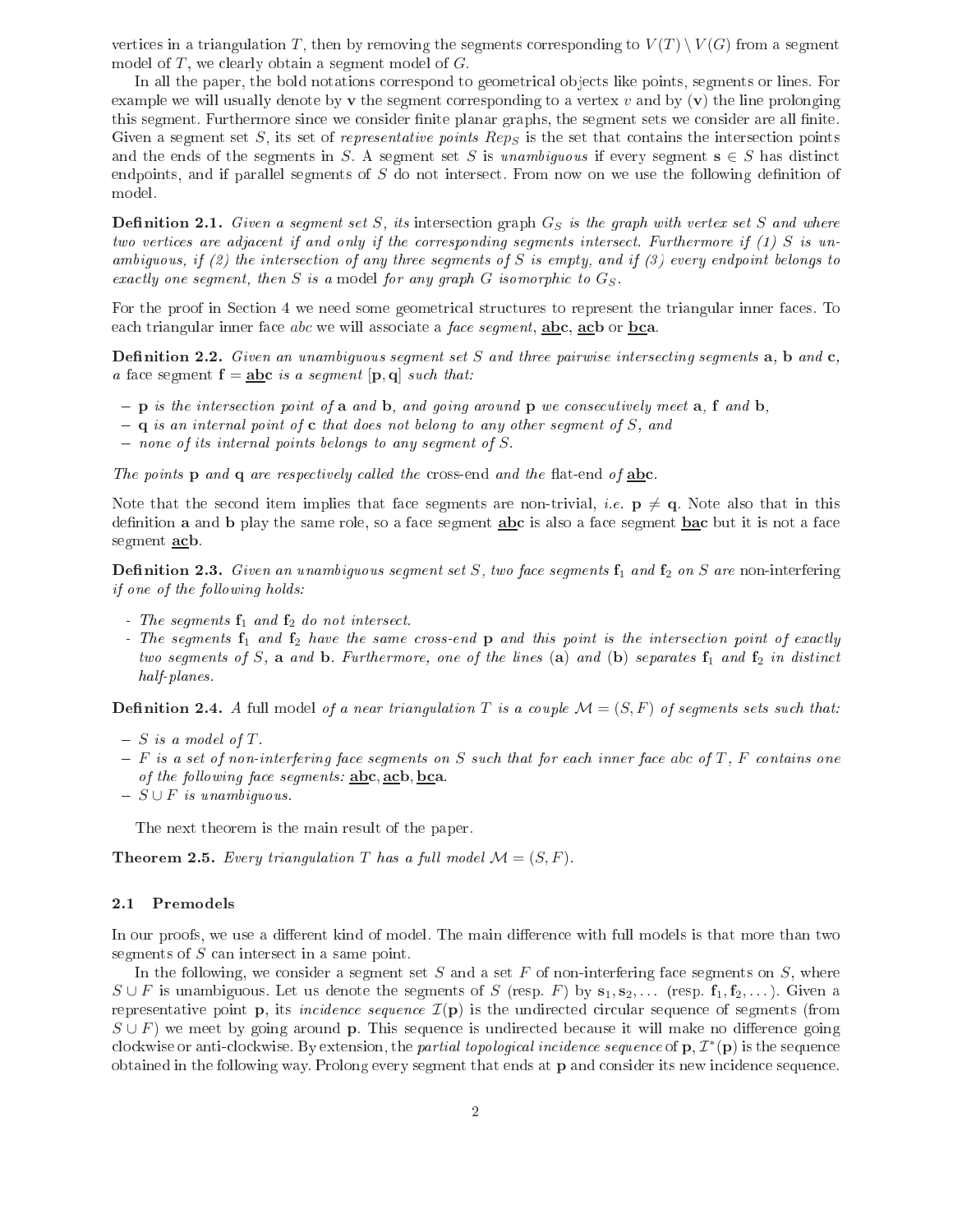Then replace every occurrence of  $s_i$  and  $f_i$  that was not in  $\mathcal{I}(\mathbf{p})$  before by  $(s_i)$  and  $(f_i)$ . It is clear that  $\mathcal{I}(\mathbf{p})$ is a subsequence of  $\mathcal{I}^*(\mathbf{p})$  (i.e.  $\mathcal{I}(\mathbf{p})\subseteq\mathcal{I}(\mathbf{p})$ ). We say that  $\mathcal{I}(\mathbf{p})$  is of the form  $([\mathbf{r}_1],\mathbf{r}_2,\ldots,\mathbf{r}_k)$  for  $\mathbf{r}_i\in S\cup F,$ if either  $\mathcal{I}(\mathbf{p}) = (\mathbf{r}_1, \mathbf{r}_2, \dots, \mathbf{r}_k), \, \mathcal{I}(\mathbf{p}) = (\mathbf{r}_2, \dots, \mathbf{r}_k), \text{ or } \mathcal{I}(\mathbf{p}) \subseteq ((\mathbf{r}_1), \mathbf{r}_2, \dots, \mathbf{r}_k) \subseteq \mathcal{I}^*(\mathbf{p}).$ 

Let us define types for the representative points, depending on their incidence sequence. These types are not always entirely determined by the in
iden
e sequen
e and we will have to assign a type (among the possible ones) to ea
h representative point. Furthermore, these types are in orresponden
e with some graphs we also des
ribe here.

- $-$  A point is a *segment end* if its incidence sequence is  $(s_1)$ . The corresponding graph is the single vertex  $s_1.$
- A point is a *flat face segment end* if its incidence sequence is  $(s_1, f_1, s_1)$ . The corresponding graph is the single vertex  $s_1$ .
- A point may be a *crossing* if it has an incidence sequence of the form  $(s_1, [f_1], s_2, [f_2], s_1, [s_2])$  or  $(s_1, [f_1], s_2,$  $\mathbf{s}_1$ ,  $[\mathbf{f}_2], \mathbf{s}_2$ . The corresponding graph is the edge  $s_1s_2$ .
- A point may be a path $-(s_1, s_2, \ldots, s_k)$ -point with  $k \geq 2$ , if it has an incidence sequence of the form  $(s_1, s_2, \ldots, s_k, (s_1), (s_2))$  (See Figure 1). Such a typed point is in correspondence with  $path-(s_1, s_2, \ldots, s_k)$ , the graph with vertex set  $\{s_1, \ldots, s_k\}$  and edge set  $\{s_is_{i+1} | 1 \leq i < k\}$ .



Fig. 1. A path $-(s_1, s_2, \ldots, s_k)$ -point, its partial realization, and its corresponding graph

- A point may be a  $fan-s_1\triangleleft(s_2,\ldots,s_k)$ -point with  $k\geq 2$ , if it has an incidence sequence of the form  $(s_1, [f_1], s_2, \ldots, s_k, (s_1), [f_1], (s_2))$  (See Figure 2), with  $f_1 = s_1 s_2 x$ . Note that since  $f_1$  is a face segment it occurs at most once in the incidence sequence. Such a typed point is in correspondence with  $fan-s_1 \triangleleft$  $(s_2, \ldots, s_k)$ , the graph with a vertex  $s_1$  dominating a path  $(s_2, \ldots, s_k)$ .



Fig. 2. A fan-s<sub>1</sub>  $(s_2, \ldots, s_k)$ -point, its partial realization, and its corresponding graph

In fact, there are three more kinds of special points that are not detailed here but can be found in the full version of the paper.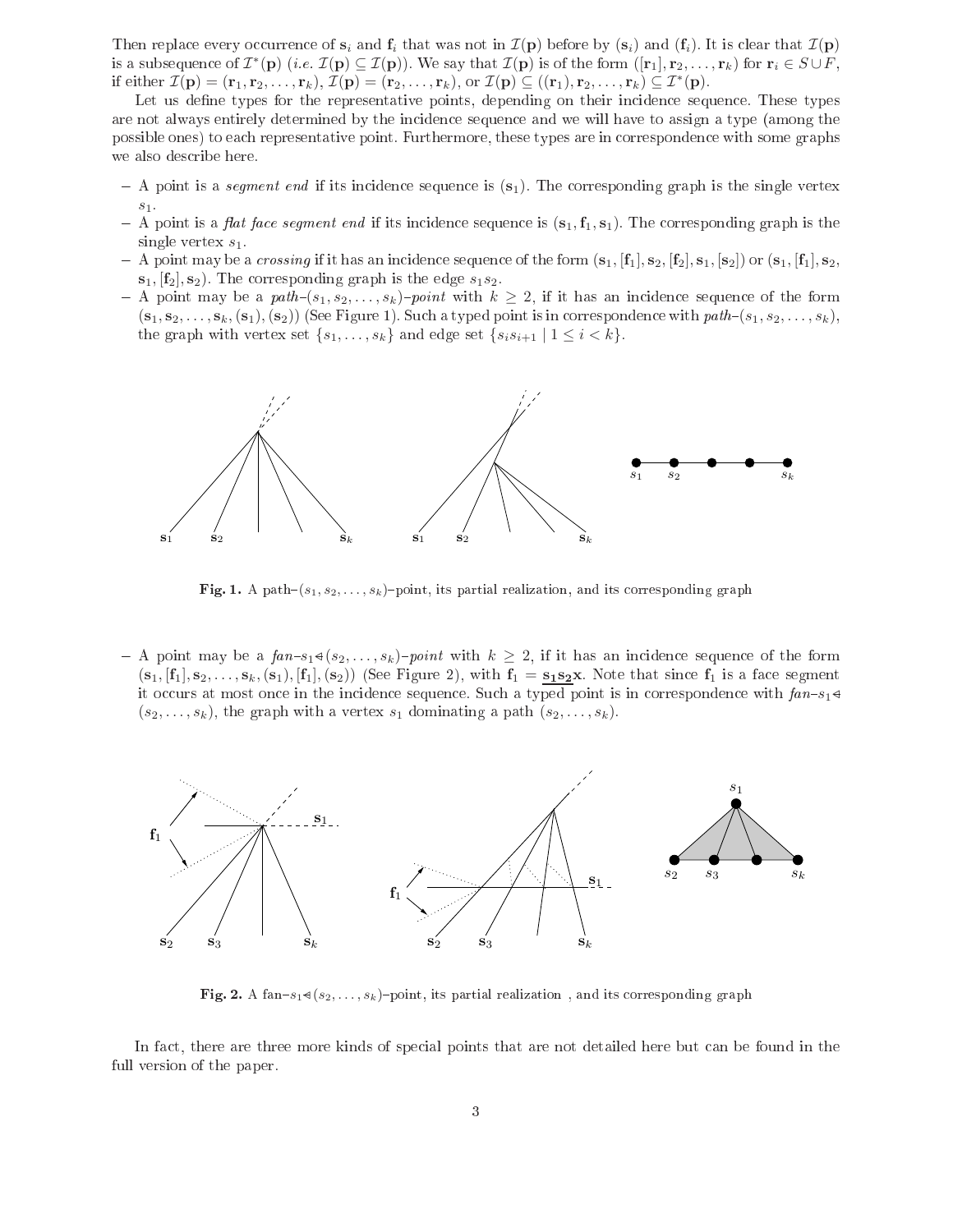Actually, the graphs we considered here are plane graphs, and their inner faces are the grey faces in the figures. As in [4], we need a bipartite digraph to describe the constraints between segments and representative points.

**Definition 2.6.** Given a segment set R, the constraints digraph Const<sub>R</sub> is the bipartite digraph with vertex sets R and Rep<sub>R</sub>, and where  $\mathbf{r} \in R$  and  $\mathbf{p} \in Rep_R$  are linked if and only if  $\mathbf{p} \in \mathbf{r}$ . More precisely, there is an are from  $\bf{p}$  to  $\bf{r}$  if  $\bf{p}$  is an endpoint of  $\bf{r}$ , otherwise (when  $\bf{p}$  is an internal point of  $\bf{r}$ ) the are goes from  $\bf{r}$  to p.

Informally this graph describes the fact that the position of a segment is determined by its endpoints, and determines the position of its internal representative points.

**Definition 2.7.** Given a segment set S, a set F of non-interfering face segments on S and a function  $\tau$  that assigns a type to each representative point, the triple  $\mathcal{M} = (S, F, \tau)$  is a premodel of a near-triangulation T if the following holds:

- The set  $S \cup F$  is unambiguous and the digraph  $Const_{S \cup F}$  is acyclic.
- A vertex  $a \in V(T)$  if and only if  $\mathbf{a} \in S$ .
- An edge ab  $\in E(T)$  if and only if a and b intersect in a point p such that the graph corresponding to  $\tau(\mathbf{p})$  contains the edge ab.
- A face abc  $\in F(T)$  if and only if one of the following holds:
	- either there exists a face segment  $abc$ ,  $acb$  or  $bca$  in  $F$ ,
	- or, a, b and c intersect in a point p such that abc is an inner face of the graph corresponding to  $\tau(\mathbf{p})$ .

Note that a premodel  $\mathcal{M} = (S, F, \tau)$  of a near-triangulation T has a bounded number of representative points. There are at most  $2|V(T)|$  segment ends, at most  $F(T)$  flat face segment ends, and at most  $E(T)$ points of another type (since each of them corresponds to at least one edge of  $T$ ).

Remark 2.8. If a premodel  $\mathcal{M} = (S, F, \tau)$  of a near-triangulation T has  $2|V(T)| + |F(T)| + |E(T)|$  representative points, then  $(S, F)$  is a full model of T.

### 2.2 Lo
al Perturbations

In this subsection we describe how to transform a premodel  $\mathcal{M} = (S, F, \tau)$  of a near triangulation T into a full model  $\mathcal{M}'=(S',F')$  of  $T.$  In the following the segments denoted by  $\mathbf{r}_i$  are segments of  $S\cup F.$  Let us define three basic moves: prolonging, gliding and traversing.

**Lemma 2.9 (prolonging).** Consider a premodel  $\mathcal{M} = (S, F, \tau)$  of a near triangulation T with an intersection point **p** which is the end of a segment  $s_1 \in S$ . If for every segment  $s_2 \in S$  that has an end in **p**, there is no directed path from  $s_2$  to  $s_1$  in Const<sub>S∪F</sub>, it is possible to prolong  $s_1$  across p without creating a cycle in Const<sub>S'∪F</sub> (where S' is the new segment set). Furthermore, if the type  $\tau(\mathbf{p})$  is still applicable to  $\mathbf{p}$  then  $(S', F, \tau)$  remains a premodel of T.

Remark 2.10. Consider a premodel  $\mathcal{M} = (S, F, \tau)$  with a point **p** that is the intersection of exactly two segments from  $S$ ,  $\mathbf{s}_1$  and  $\mathbf{s}_2$ . By prolonging all the segments that end at  $\mathbf{p}$  we obtain a segment set  $S'$  such that  $Const_{S' \cup F}$  remains acyclic.

A segment set R is *flexible* if every representative point  $\bf{p}$  is internal for at most two segments of R. Note that according to the defined types for every premodel  $\mathcal{M} = (S, F, \tau)$ , the set  $S \cup F$  is flexible.

**Definition 2.11.** A move of a segment set  $R = \{\mathbf{r}_i = [\mathbf{a}_i, \mathbf{b}_i] \mid 1 \leq i \leq |R|\}$  is a segment set  $R'$  such that  $R' = \{ \mathbf{r}'_i = [\mathbf{a}'_i, \mathbf{b}'_i] \mid 1 \leq i \leq |R| \}$ . An interpolation of this move is a continuous function defined for  $t \in [0,1]$ that gives a move  $R^t$  of R such that  $R^0 = R$  and  $R^1 = R'$ .

Lemma 2.12 (gliding). Consider a flexible and unambiguous segment set R such that  $Const_R$  is acyclic, and a representative point **p** of R. If the segments  $\mathbf{r}_1, \mathbf{r}_2, \ldots, \mathbf{r}_i$  are consecutive around **p**, if all the segments  $\mathbf{r}_2, \ldots, \mathbf{r}_i$  have an end at  $\mathbf{p}$  and are in the same half-plane delimited by  $(\mathbf{s}_1)$  (See Figure 3), and if in Const $\mathbf{r}_i$ the vertex  $\mathbf{r}_1$  cannot be reached from any  $\mathbf{r}_j$  with  $2 \leq j \leq i$ , then there exists a move R' with an interpolation  $R^t$  such that for every  $t \in ]0,1]$ :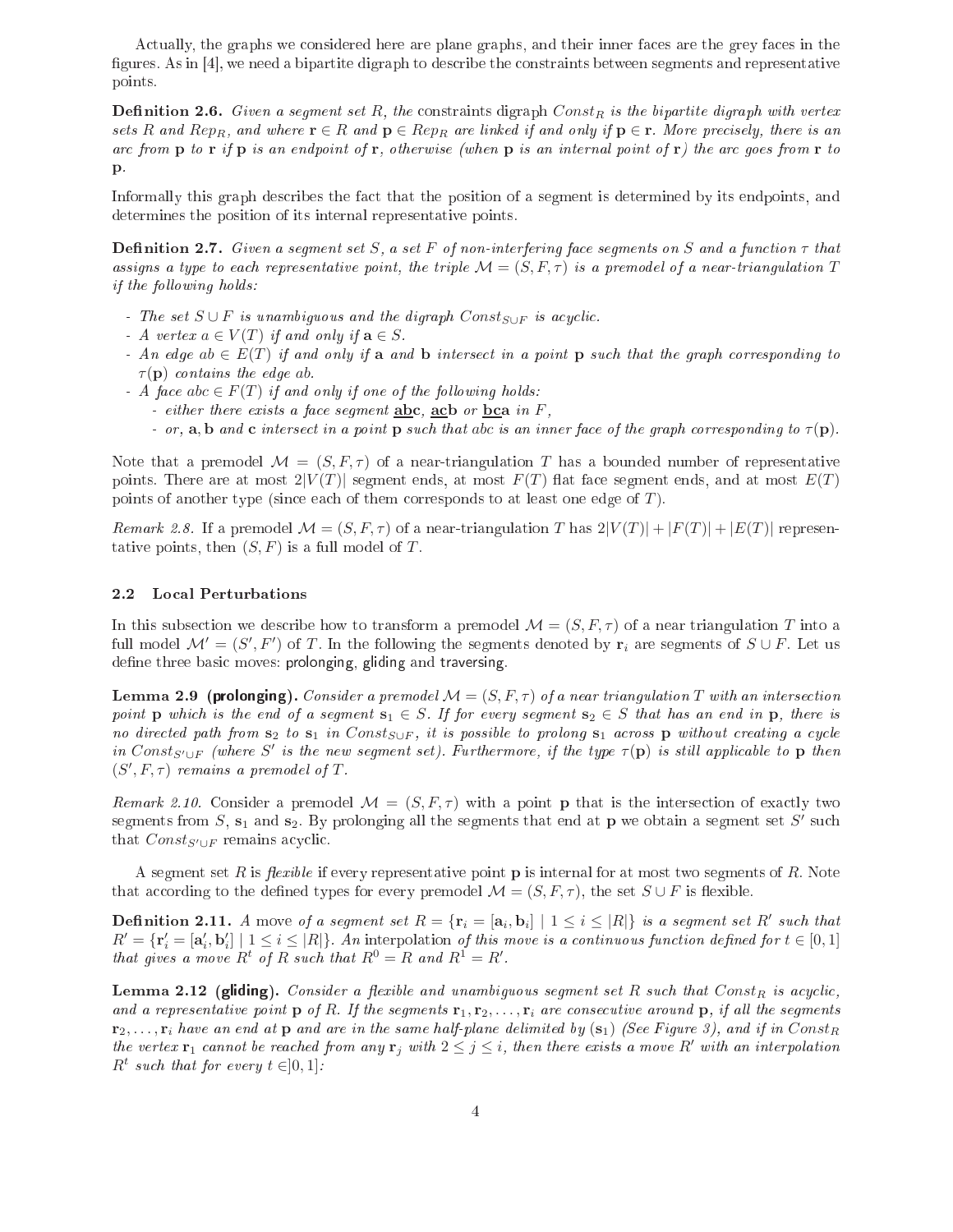- The set  $R^t$  is unambiguous and  $Const_{R^t}$  is acyclic.
- The point  $p$  splits into two representative points  $p_1^t$  and  $p_2^t$ , which incidence sequence are respectively  $(\mathbf{r}_1^t, \mathbf{r}_2^t, \ldots, \mathbf{r}_i^t, \mathbf{r}_1^t)$  and the incidence sequence of **p** without the occurrences of  $\mathbf{r}_2^t, \ldots, \mathbf{r}_i^t$ .
- For every representative point  $\mathbf{q} \neq \mathbf{p}$  of R there is a representative point  $\mathbf{q}^t$  in  $R^t$  with exactly the same topological incidence sequence.
- There is no other representative point (i.e.  $|Rep_{R^t}| = |Rep_R| + 1$ ).
- Every segment  $\mathbf{r}^t \in R^t$  (resp. representative point  $\mathbf{q}^t \in Rep_{R^t})$  that is not reachable from any  $\mathbf{p}_1^t$  in Const<sup>t</sup><sub>R</sub> is static, that is  $\mathbf{r}^t = \mathbf{r}$  (resp.  $\mathbf{q}^t = \mathbf{q}$ ).



Fig. 3. gliding of  $r_2, \ldots, r_i$  on  $r_1$ .

**Lemma 2.13 (traversing).** Consider a flexible and unambiguous segment set R such that  $Const_R$  is acyclic, and a representative point  $p$  of R which incidence sequence is  $(r_1,\ldots,r_i,\ldots,r_j,r_1,r_{j+1},\ldots,r_k,r_i)$  with  $2 < i \leq j \leq k$  (See Figure 4). There exists a move R' with an interpolation R<sup>t</sup> such that for every  $t \in ]0,1]$ .

- The set  $R^t$  is unambiguous and  $Const_{R^t}$  is acyclic.
- For  $1 \leq l \leq i$ , which incidence sequence are  $(\mathbf{r}_i^t, \mathbf{r}_2^t, \dots, \mathbf{r}_i^t)$  $for l = 1, (\mathbf{r}_1^t, \mathbf{r}_1^t, \mathbf{r}_1^t, \mathbf{r}_l^t) \text{ for } 1 < l < i, \text{ and } (\mathbf{r}_1^t, \mathbf{r}_i^t, \ldots, \mathbf{r}_j^t, \mathbf{r}_1^t, \mathbf{r}_{j+1}, \ldots, \mathbf{r}_k, \mathbf{r}_i^t) \text{ for } l = i.$
- For every representative point  $q \neq p$  of R there is a representative point  $q^t$  in  $R^t$  with exactly the same topological incidence sequence.
- There is no other representative point (i.e.  $|Rep_{R^t}| = |Rep_R| + i 1$ ).
- Every segment  $\mathbf{r} \in R$  (resp. representative point  $\mathbf{q} \in Rep_R$ ) that is not reachable from  $\mathbf{p}_i^t$  in  $Const_{R^t}$  is static, that is  $\mathbf{r}^t = \mathbf{r}$  (resp.  $\mathbf{q}^t = \mathbf{q}$ ).



Fig. 4. traversing

Given an intersection point **p** in a premodel  $\mathcal{M} = (S, F, \tau)$  of T, a *partial realization* of **p** is an operation that ombines a basi move at p and the addition of new fa
e segments (eventually none), and that yields another premodel  $\mathcal{M}' = (S', F', \tau')$  of T. A simple example of a partial realization at p is prolonging a segment s across p, choosing s in such a way that  $\tau(\mathbf{p})$  still applies and that the constraints digraph remains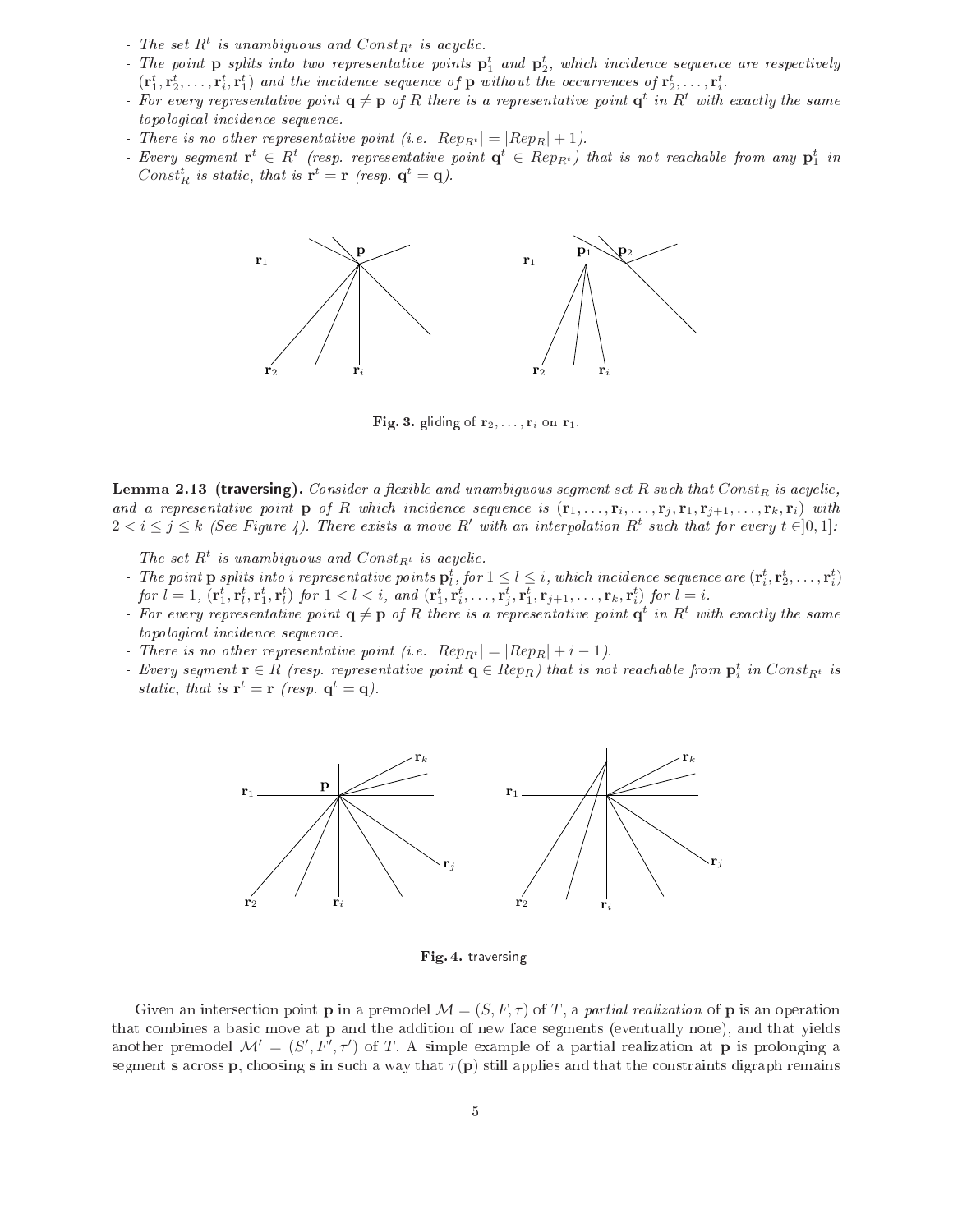acyclic. Such a partial realization is called a *maximization* of p, and if p is already internal in two segments we say that this point is maximal. In a premodel, we say that a point  $\bf{p}$  is simple if it is either a segment end, a flat face segment end, or a maximal point without any segment of  $S$  ending here (at  $\bf{p}$ ). Otherwise, we say that this point is *special*.

**Proposition 2.14.** Consider a premodel  $\mathcal{M} = (S, F, \tau)$  of a near-triangulation T. Every special point p of M that is maximal admits a partial realization.

Proof. Note that since **p** is special and maximal there are at least three segments from S intersecting at **p**. We distinguish different cases according to the type of p.

If this point is a path- $(s_1, s_2, \ldots, s_k)$ -point we do a gliding of  $\{s_3, \ldots, s_k\}$  on  $s_2$  to a new representative point q (by Lemma 2.12 since  $\bf{p}$  is not an end of  $\bf{s}_2$ ). Let  $\bf{p}$  and  $\bf{q}$  be respectively typed as the crossing point of  $s_1$  and  $s_2$ , and as a path $(s_2, \ldots, s_k)$ -point (See Figure 1). Under these conditions the gliding keeps the onstraints digraph a
y
li and preserves the topologi
al in
iden
e sequen
e of the other representative points (so that their type can remain unchanged). Thus, since the graph that corresponded to **p** (the path  $(s_1, \ldots, s_k)$  is the union of the graphs corresponding to **p** and to **q**, we are done.

If this point is a fan- $s_1 \triangleleft (s_2, \ldots, s_k)$ -point we do a traversing of  $\{s_3, \ldots, s_k\}$  along  $s_2$  and through  $s_1$  to a new representative point q. We add the face segments  $s_1s_is_{i-1}$ , with  $3 \le i \le k$ , and we let q be typed as a path– $(s_2, \ldots, s_k)$ –point (See Figure 2). Under these conditions the traversing keeps the constraints digraph acyclic and preserves the topological incidence sequence of the other representative points. Thus since the graph that corresponded to **p** (the fan- $s_1 \triangleleft (s_2, \ldots, s_k)$ ) is the union of the graphs corresponding to the new crossing points, to the new face segments, to **p** and to **q**, we are done.

For the other kinds of types, we refer to the full version of the paper. This concludes the proof of the proposition. ⊓⊔

Now let us note that any partial realization in
reases the number of representative points. Sin
e a premodel with the maximum number of representative points is a full model (Cf. Remark 2.8), we have the following orollary.

**Corollary 2.15.** Any premodel  $\mathcal{M} = (S, F, \tau)$  of a near-triangulation T admits a sequence of partial realizations that yield a full model  $\mathcal{M}' = (S', F')$  of  $T$ .

## ted triangulations. The connected triangulations of the connected triangulation of the connected transitions.

Let T be a near-triangulation. A *chord* of T is an edge not incident to the outer face but which ends are on the outer face. A separating 3-cycle C is a cycle of length 3 such that some vertices of T lie inside C whereas other verti
es are outside. It is well known that a triangulation is 4onne
ted if and only if it ontains no separating 3-cycle.

**Definition 3.1.** A W-triangulation T is a 2-connected near-triangulation containing no separating 3-cycle. Such a W-triangulation is 3-bounded if its outer boundary is the union of three paths,  $(a_1, \ldots, a_n)$ ,  $(b_1, \ldots, b_n)$ , and  $(c_1, \ldots, c_r)$ , that satisfy the following conditions (see Figure 5):

- $a_1 = c_r, b_1 = a_p, and c_1 = b_q.$
- the paths are non-trivial (i.e.  $p \geq 2$ ,  $q \geq 2$ , and  $r \geq 2$ ).
- there exists no chord  $a_i a_j$ ,  $b_i b_j$ , or  $c_i c_j$ .

This 3-boundary of T will be denoted by  $(a_1, \ldots, a_p)$ - $(b_1, \ldots, b_q)$ - $(c_1, \ldots, c_r)$ .

In the following, we will use the order on the three paths and their directions, *i.e.*  $(a_1, \ldots, a_p)$ - $(b_1, \ldots, b_q)$ - $(c_1, \ldots, c_r)$  will be different from  $(b_1, \ldots, b_q)$ - $(c_1, \ldots, c_r)$ - $(a_1, \ldots, a_p)$  and  $(a_p, \ldots, a_1)$ - $(c_r, \ldots, c_1)$ - $(b_q, \ldots, b_1)$ .

**Property 1** Consider any W-triangulation T 3-bounded by  $(a_1, \ldots, a_p)$ - $(b_1, \ldots, b_q)$ - $(c_1, \ldots, c_r)$ .

(1) If  $p = 2$  (see Figure 6, left), for any triangle **BCD**, there exists a premodel  $\mathcal{M} = (S, F, \tau)$  of T contained in the triangle **BCD** such that

- every special point  $p \text{ of } \mathcal{M}$  is a point of  $b_q = c_1 = [\mathbf{BC}], a_2 = b_1 = [\mathbf{BD}]$  or  $c_r = a_1 = [\mathbf{CD}],$ 

- **B** is a path- $(b_1, b_2, \ldots, b_q)$ -point,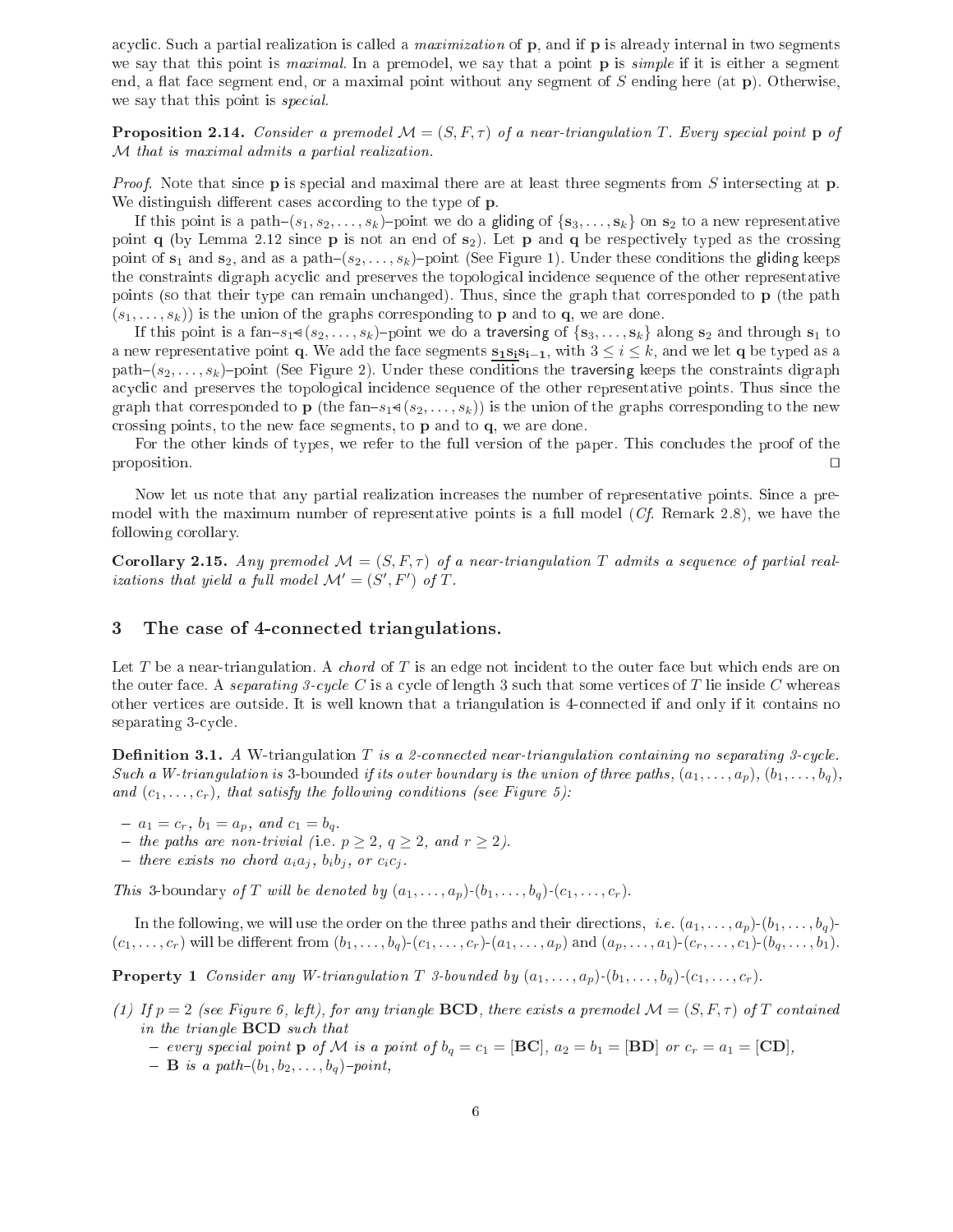

Fig. 5. A 3-bounded W-triangulation  $T$ .

- $-C$  is a path- $(c_1, c_2, \ldots, c_r)$ -point,
- $-$  **D** is a fan- $a_2 \triangleleft (d_1, \ldots, d_s, a_1)$ -point (where  $d_1, d_2, \ldots, d_s$  are inner vertices of T) such that there is a face segment incident only if  $s = 0$  (i.e., **D** is a fan- $a_2 \triangleleft (a_1)$ ).
- (2) If  $p > 2$  (see Figure 6, right), for any triangle ABC there exists a point D inside this triangle and a premodel  $\mathcal{M} = (S, F, \tau)$  of T contained in the polygon **ABCD** such that
	- every special point **p** of M is a point of  $a_p = b_1 = [\textbf{AB}]$ ,  $b_q = c_1 = [\textbf{BC}]$ ,  $[\textbf{CD}]$  (that is contained in  $a_1 = c_r$ ) or  $[AD]$  (that is contained in  $a_2$ ),
	- $-$  **A** is a path- $(a_2, \ldots, a_p)$ -point.
	- $-B$  is a path $-(b_1, b_2, \ldots, b_q)$ -point,
	- $-C$  is a path- $(c_1, c_2, \ldots, c_r)$ -point,
	- $-$  D is the crossing point of  $a_1$  and  $a_2$  (with possibly one face segment incident to it corresponding to the inner face of  $T$  incident to  $a_1a_2$ ),



**Fig. 6.** Property 1 for one W-triangulation T with  $p = 2$  and one with  $p > 2$ .

Note that in both cases, at most one face segment is incident to  $D$ , since  $a_1a_2$  is incident to exactly one inner face of T. Furthermore since path-points cannot have incident face segments, there is no face segment incident to  $\mathbf{A}, \mathbf{B}, \mathbf{C}$  (resp.  $\mathbf{B}, \mathbf{C}$ ) when  $p > 2$  (resp.  $p = 2$ ).

This property is the core of our construction and its proof can be found in the full version of the paper. Our proof is based on a decomposition of 4-connected triangulations already used in  $[2,7,18]$ .

### 4Proof of Theorem 2.5

We prove that every triangulation T has a full model  $(S, F)$  by induction on the number k of separating 3-cycles in T. If  $k = 0$  the triangulation T is a W-triangulation 3-bounded by  $(a, b)$ - $(b, c)$ - $(c, a)$ , where a, b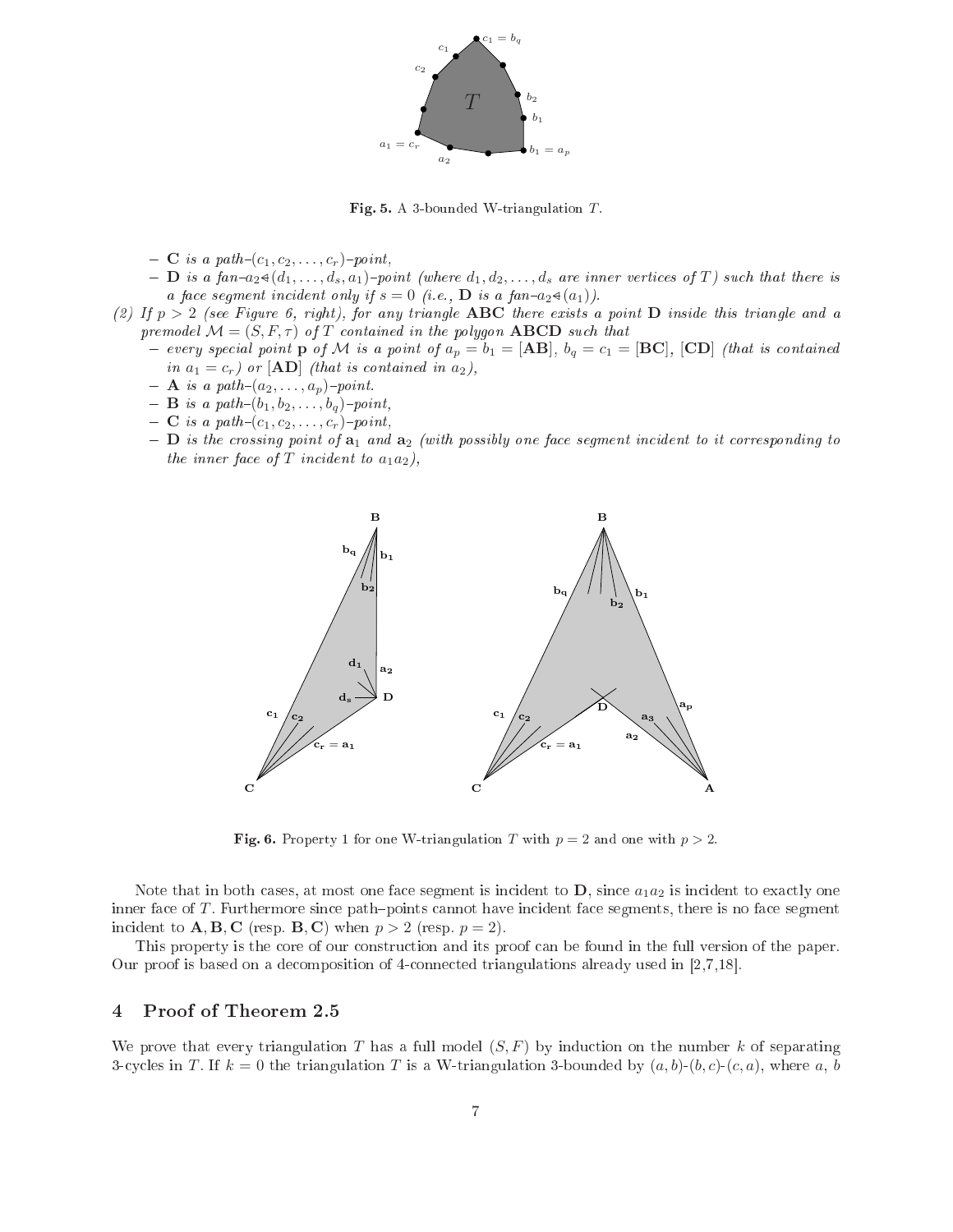and c are the vertices on its outer-boundary. Then Property 1 provides us a premodel  $\mathcal{M} = (S, F, \tau)$  of T and by Corollary 2.15 we obtain a full model  $(S', F')$  of T.

If  $k \geq 1$ , let  $C = (a, b, c)$  be a 3-cycle such that the triangulation  $T'$  induced by the vertices on and inside C does not contain any separating 3-cycle. Let  $T_1$  be the triangulation obtained by removing all the vertices that lie strictly inside the cycle C. Let  $T_2$  be the subgraph of T induced by all the vertices of T that lie strictly inside the cycle C. By definition of C,  $T_2$  is either (A) a single vertex v or (B) a W-triangulation (see Figure 7). In  $T_1$ , the cycle C delimits a face and is no more a separating 3-cycle. Since  $T_1$  has one separating 3-cycle



Fig. 7. The cases  $(A)$  and  $(B)$ .

less than T, the induction hypothesis implies that  $T_1$  admits a full model  $\mathcal{M} = (S, F)$ . Since abc is an inner face of  $T_1$  there is a corresponding face segment, say **ac**b, in F and let respectively **B** and **C** be its flat end and its cross end. Note that there might be an other face segment incident to C. If it exists we denote it acd since it would correspond to a face *acd* adjacent to the edge *ac* in  $T_1$ . Since F is non-interfering we know that (a) or (c) separate acb and acd in distinct half-planes. Here we assume, without loss of generality that the line (a) separates them. Now let  $\epsilon > 0$  be a real such that for every representative point  $p \in Rep_{S\cup F} \backslash \{B, C\}$ we have  $dist(p, \underline{acb}) > \epsilon$ , and let the region  $\mathcal{R}_{\epsilon}$  be the set of points at distance at most  $\epsilon$  from **acb**. The definition of  $\epsilon$  implies that (1) the only segments intersecting  $\mathcal{R}_{\epsilon}$  are **a**, **b**, **c**, **acb** and eventually **acd** if it exists; and that (2) the endpoints of **a**, **b** and **c** (resp. the flat end of **acd**) are not in  $\mathcal{R}_{\epsilon}$ . Since there is no inner face abc in T we remove acb from F and we add some segments and face segments in  $\mathcal{R}_{\epsilon}$  to obtain a full model of the whole  $T$ .



Fig. 8. Case (A): Modifications inside  $\mathcal{R}_{\epsilon}$ .

Case (A):  $T_2$  is a single vertex v. Since ache and acd (if it exists) are non-interfering, it is easy to draw in the region  $\mathcal{R}_{\epsilon}$  a segment v that only intersect **a**, **b**, and **c**; and three face segments  $\mathbf{v}$ **ba**,  $\mathbf{v}$ **cb**, and **<u>ac</u>v** such that the set  $\{\mathbf{v}\mathbf{b}, \mathbf{a}\mathbf{c}\mathbf{v}, \mathbf{a}\mathbf{c}\mathbf{d}\}$  is non-interfering (see Figure 8). Now it is clear that from the model M of  $T_1$  we have added a segment for v, three crossings for va, vb and vc, removed the face segment of acb, and added the face segments of  $vba$ ,  $acv$  and  $vcb$ ; thus we have a full model of  $T$ .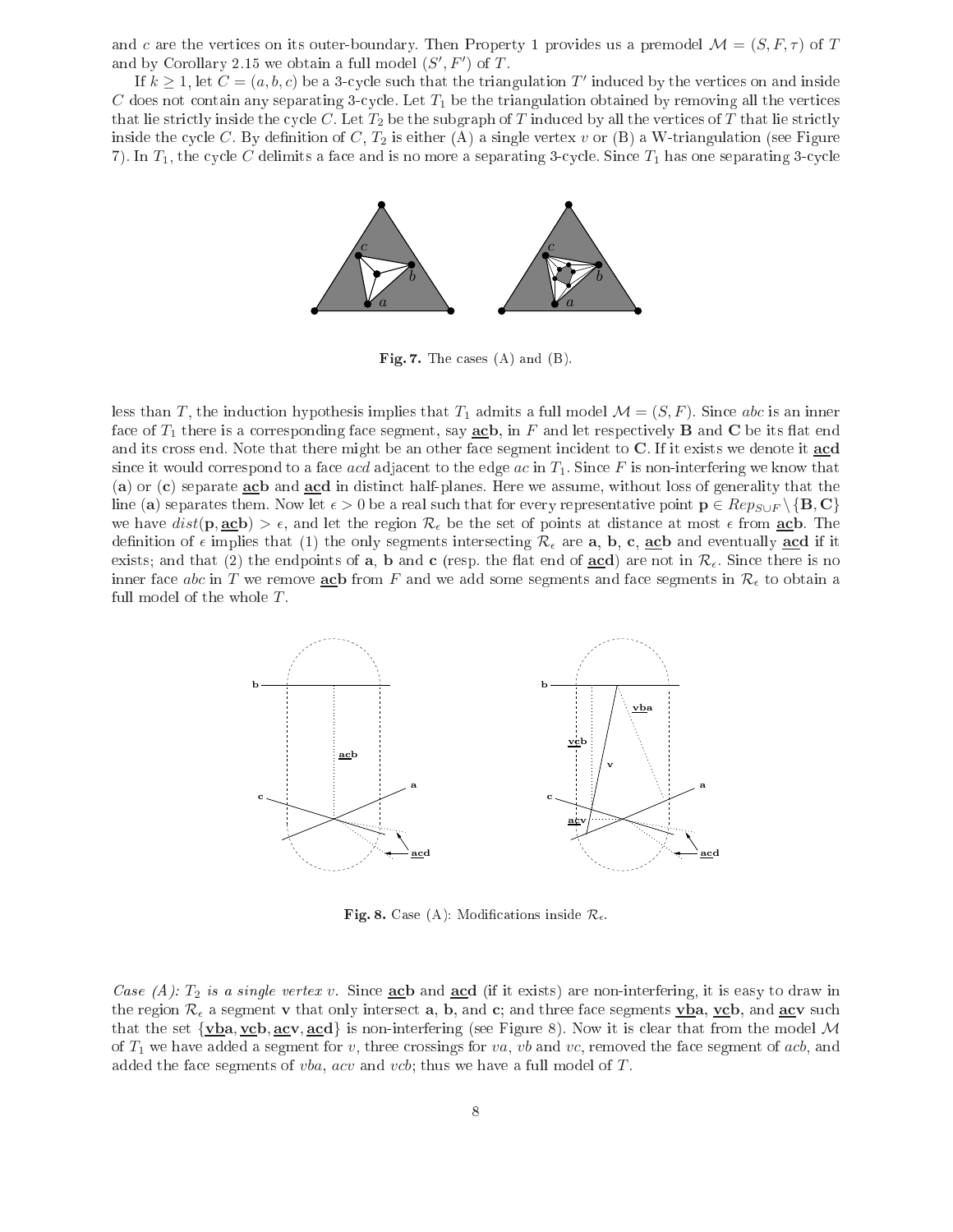

Fig. 9. Case (B): Modifications inside  $\mathcal{R}_{\epsilon}$ .

Case (B):  $T_2$  is a W-triangulation. Let  $a_1, a_2, \ldots, a_p$  be the neighbors of a inside the cycle  $(a, b, c)$  going from c to b excluded. Similarly let  $b_1, b_2, \ldots, b_q$  (resp.  $c_1, c_2, \ldots, c_r$ ) be the neighbors of b (resp. c) inside the cycle  $(a, b, c)$  going from a to c (resp. from b to a) excluded. It is clear that  $a_1 = c_r$ ,  $b_1 = a_p$ , and  $c_1 = b_q$ . Furthermore, since there is no separating 3-cycle inside  $C$ , we have that:

- $p, q, \text{ and } r \geq 2.$
- $(a_1, a_2, \ldots, a_p, b_2, \ldots, b_q, c_2, \ldots, c_r)$  is a cycle, thus  $T_2$  is a W-triangulation.
- $T_2$  has no chord  $a_x a_y$ ,  $b_x b_y$ , or  $c_x c_y$  with  $y > x + 1$ .

Thus  $T_2$  is a W-triangulation 3-bounded by  $(a_1, a_2, \ldots, a_p)(b_1, b_2, \ldots, b_q)(c_1, c_2, \ldots, c_r)$ . Here we choose this particular 3-boundary because of the assumption that (a) separates **ach** and **acd** (if it exists). We now apply Property 1 with respect to this 3-boundary and this implies that if  $p = 2$  (resp.  $p > 2$ ) then  $T_2$  has a premodel  $\mathcal{M}' = (S', F', \tau')$  inside the triangle **BCD** (resp. the polygon **ABCD**), where **A** is a point of  $\mathbf{a} \cap \mathcal{R}_{\epsilon}$  (See Figure 9) and **D** is an internal point of  $[\mathbf{A}, \mathbf{B}]$  (resp. a point strictly inside **ABC**). If  $p = 2$ we prolong  $\mathbf{b}_1 = [\mathbf{BD}]$  across **D** until reaching **A** and note that since all the special points lie on **BCD**, Lemma 2.9 implies that the constraints digraph of  $\mathcal{M}'$  remains acyclic. Note also that according to the definition of  $\mathcal{R}_{\epsilon}$ , the full model M and the premodel M' only intersect at **A**, **B** and **C**. Now we are going to merge M and M' in order to construct a premodel  $\mathcal{M}^* = (S^*, F^*, \tau^*)$  of the whole T. To do this, let  $S^* = S \cup S'$  and  $F^* = (F \setminus \underline{\textbf{ac}} \textbf{b}) \cup F' \cup \{\textbf{a}_1 \textbf{a}_2 \textbf{a}, \textbf{a} \textbf{b}_1 \textbf{b}, \textbf{b} \textbf{c}_1 \textbf{c}\};$  where  $\textbf{a}_1 \textbf{a}_2 \textbf{a}$  goes from  $\textbf{D}$  to a point of  $[\textbf{A}, \textbf{C}],$ ab<sub>1</sub>b goes from **A** to a point of  $\mathbf{b} \cap \mathcal{R}_{\epsilon}$ , and  $\mathbf{b_{c1}}$  goes from **B** to a point of  $\mathbf{c} \cap \mathcal{R}_{\epsilon}$  (See Figure 9). Observe that  $F^*$  is non-interfering, in particular we see that  $\mathbf{a}_1 \mathbf{a}_2 \mathbf{a}$  does not interfere with another face segment f at **D**, since **f** would be inside **ABCD**. We now define  $\tau^*$  as follows. Let  $\mathbf{A}$  be a fan– $a \triangleleft (a_p, \ldots, a_2)$ –point, let **B** be a fan-b≼ $(b_q, \ldots, b_1)$ -point, and let **C** be a fan-c≼ $(a, c_r, \ldots, c_1)$ -point. If  $p > 2$  the point **D** remains the crossing point of  $a_1$  and  $a_2$ , even with its new incident face segment. If  $p = 2$  the point D was either a fan- $a_2 \triangleleft (d_1, \ldots, d_s, a_1)$ -point (for some vertices  $d_1, \ldots, d_s$ ) or a fan- $a_2 \triangleleft (a_1)$ -point. In the first case let **D** be a fan– $a_2\sphericalangle(a_1, d_s, \ldots, d_1)$ –point (possible since it has no incident face segment in  $\mathcal{M}'$ ). In the second case let **D** be the crossing point of  $a_1$  and  $a_2$  with one or two incident face segments. Note that in both case the graph corresponding to  ${\bf D}$  remains unchanged. For the other representative points of  ${\cal M}^*$  let their type remain as in  $\mathcal M$  or  $\mathcal M'.$ 

We now verify that  $\mathcal{M}^*$  is a premodel of T.

F<sup>\*</sup> UF<sup>\*</sup> is unambiguous and we show here that  $Const_{S^* \cup F^*}$  is acyclic. Indeed this digraph arises from the union of  $Const_{S\cup F}$  and  $Const_{S'\cup F'}$  (where S' has a segment  $a_2$  prolonged until A when  $p = 2$ ) by adding the vertices corresponding to the new face segments and their flat end point, and adding the ar
s in
ident to these verti
es. But sin
e the fa
e segments have out-degree zero in the onstraints digraphs, there is no cycle in  $Const_{S^* \cup F^*}$  passing through a face segment. Thus a cycle would be in the union of  $Const_{S\cup F}$  and  $Const_{S'\cup F'}$ . These two digraph being acyclic, this cycle should successively pass through a segment of  $Const_{S' \cup F'}$ , through one of the points A, B and C, and through a segment of Const<sub>S∪F</sub>. But this is impossible since in Const<sub>S′∪F'</sub> the only points that intersect M, A, B and C, have in-degree zero.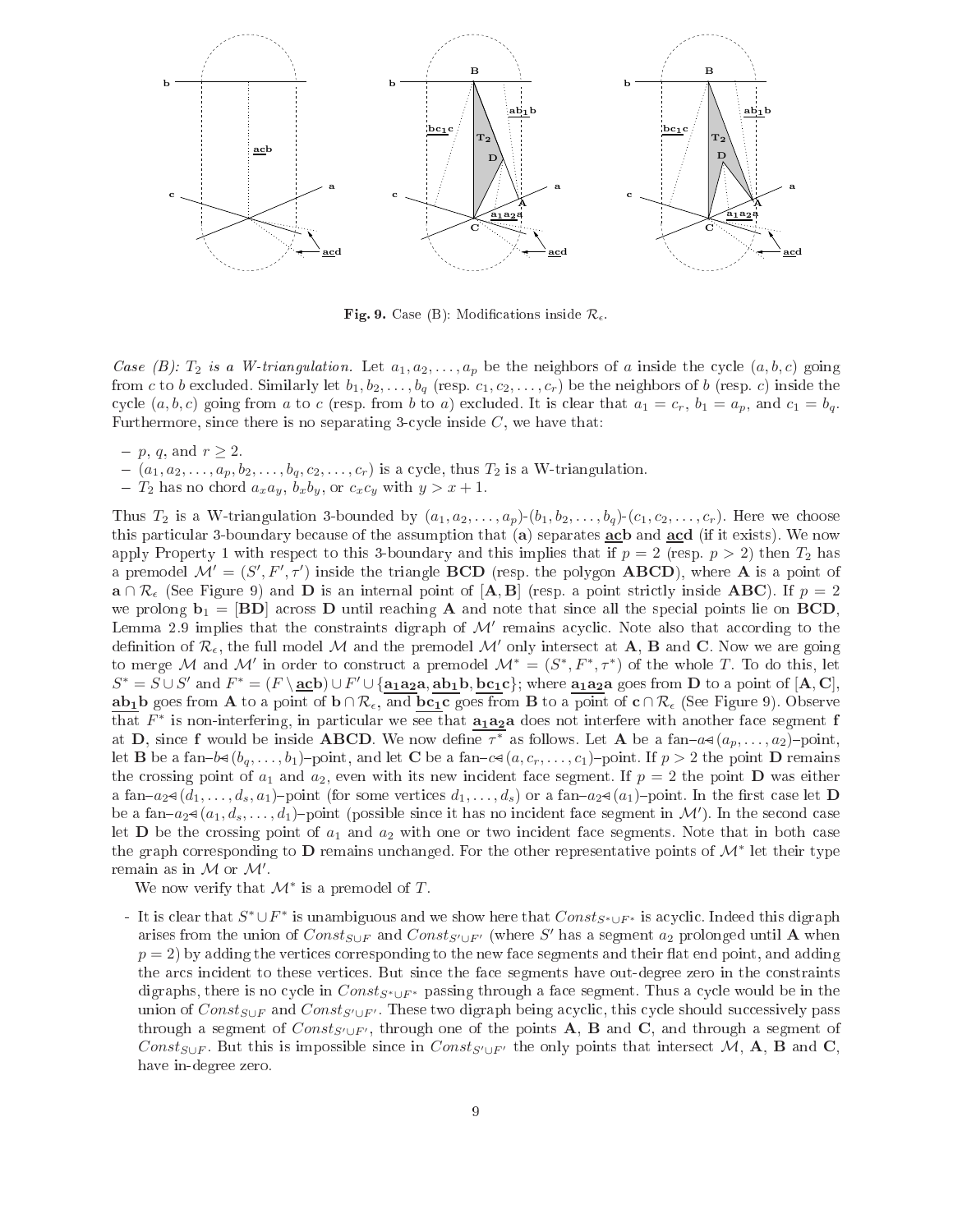- Since  $V(T)$  is the disjoint union of  $V(T_1)$  and  $V(T_2)$  we have that a vertex  $v \in V(T)$  if and only if  $\mathbf{v} \in S^*$ .
- Note that  $E(T) = E(T_1) \cup E(T_2) \cup \{aa_1 = ac_r\} \cup \{aa_2, \ldots, aa_p\} \cup \{bb_1, \ldots, bb_q\} \cup \{cc_1, \ldots, cc_r\}$ , that A was not a representative point in M (resp. was either an end point or a path- $(a_2, \ldots, a_p)$ -point in M') and that now it is a fan- $a \in (a_p, \ldots, a_2)$ -point, that **B** was a flat face segment end in M (resp. was a path- $(b_1,\ldots,b_q)$ -point in M') and that now it is a fan-b $\triangleleft (b_q,\ldots,b_1)$ -point that C was the crossing point of a and **c** in M (resp. was a path– $(c_1, \ldots, c_r)$ –point in M') and that now it is a fan– $c \triangleleft (a, c_r, \ldots, c_1)$ –point. Since the other representative points remain with the same corresponding graphs, one can easily check (see Figure 10) that  $E(T)$  is exactly the set of edges induces by  $\mathcal{M}^*$ .
- Note that  $F(T) = (F(T_1) \setminus acb) \cup F(T_2) \cup \{a_1a_2a, ab_1b, bc_1c\} \cup \{aa_ia_{i+1} \mid 2 \leq i \leq p\} \cup \{bb_ib_ib_{i+1} \mid 1 \leq j \leq p\}$  $i < p$ }  $\cup$  { $cc_i c_{i+1} \mid 2 \leq i < p$ }  $\cup$  { $acc_r$ }. According to the face segments added in  $F^*$  (the ones in  $F^* \setminus (F \cup F')$ , the faces induced by A, B and C, and since the other representative points remain with the same corresponding graphs, one can easily check (see Figure 10) that  $F(T)$  is exactly the set of faces induced by  $\mathcal{M}^*$ .



Fig. 10. The graphs corresponding to A, B and C in M (left),  $\mathcal{M}'$  (center) and  $\mathcal{M}^*$  (right).

Finally since  $T$  has a premodel  $\mathcal{M}^*,$  Corollary 2.15 implies that it has a full model, proving Theorem 2.5. ⊓⊔

### 5**Conclusion**

West conjectures that every planar graph is the intersection graph of segments using only four directions [17]. Furthermore if the segment set is unambiguous, parallel segments induce a stable set, and the four directions would correspond to a four coloring of the planar graph. This conjecture is true for some families of planar graphs. Indeed, every bipartite planar graph has a representation with two directions [9,3,5] and every triangle free planar graph (that is 3olorable by Grötzs
h's theorem) has <sup>a</sup> representation with three directions [1].

De Fraysseix and Ossona de Mendez proposed [4] the following generalization of Scheinerman's Conjecture : "Every planar linear hypergraph is the interse
tion hypergraph of segments in the plane.", where <sup>a</sup> linear hypergraphs is an hypergraph such that two hyperedges intersect in at most one vertex. This generalization does not holds since the second author found a counterexample [8].

In our proof we need the constraints digraph to be acyclic in order to perform local perturbations on the segment set, like gliding or traversing. We wonder whether this ondition is ne
essary: is it always possible to do local perturbations in any flexible segment set  $R$  (with possibly cycles in  $Const_R$ )? The flexibility of R is required since Pappus's construction gives us a segment set with only one point that is internal in 3 segments, and su
h that some glidings are impossible.